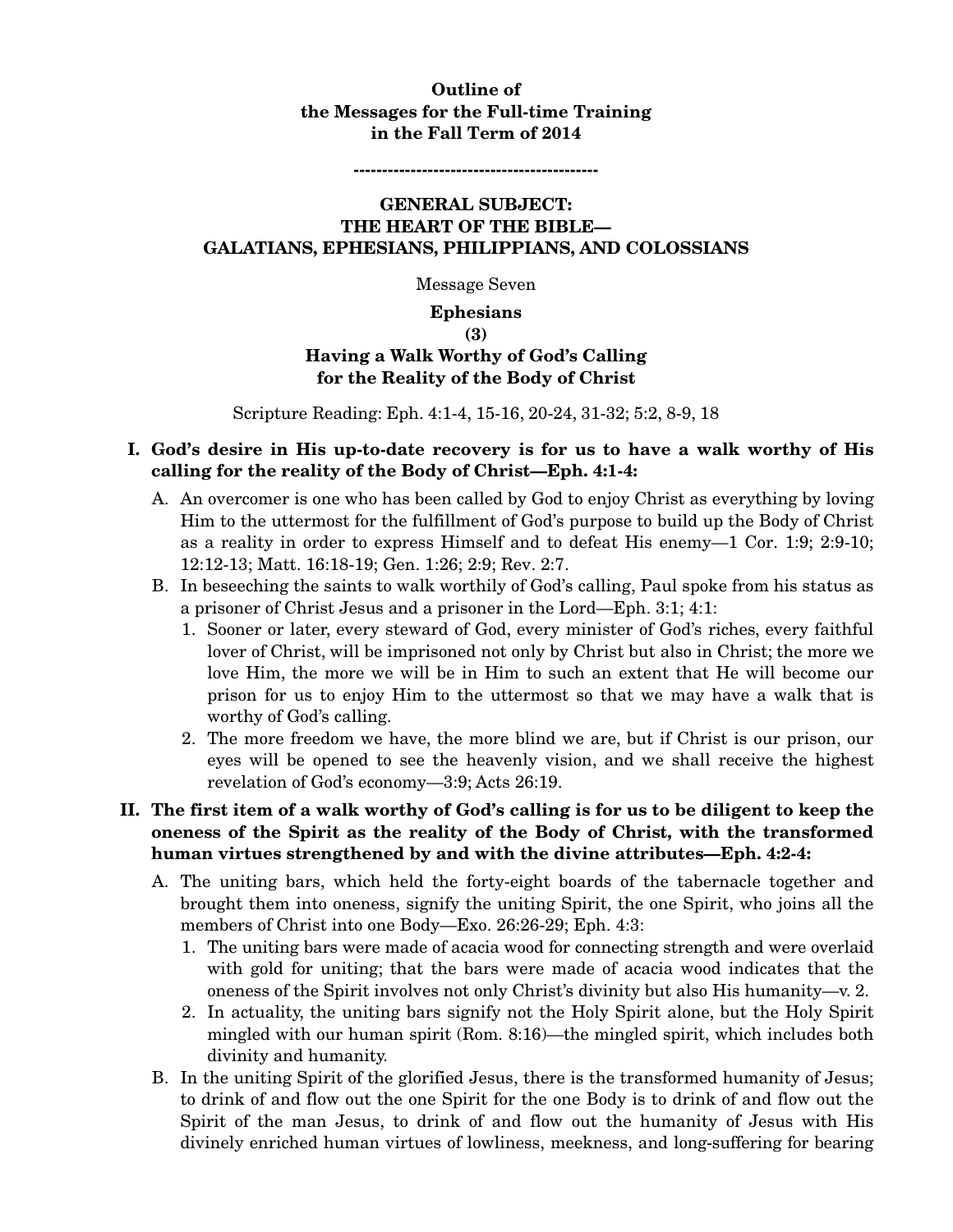one another in love—John 7:37-39a; 1 Cor. 12:13; Acts 16:7; Eph. 4:2-3:

- 1. In order to live in the reality of the Body of Christ in the church life, we need to experience Christ in His humanity as our lowliness and meekness; to be lowly is to remain in a low estate and to be meek is to not fight for oneself—Phil. 2:5-7; Matt. 11:29; 5:40; Mark 10:45; John 13:12-17.
- 2. In order to live in the reality of the Body of Christ in the church life, we need to experience Christ in His humanity as our long-suffering with joy; to be longsuffering is to endure mistreatment for the sake of the Body—Col. 1:11, 24.
- 3. In order to live in the reality of the Body of Christ in the church life, we need to experience Christ in His humanity for bearing one another in love; although at times we cause the Lord Jesus a great deal of trouble, He always bears us; in the church life we should not forsake the troublesome ones but bear them in love as the expression of our enjoyment of Christ as life—Eph. 4:31-32; Rom. 2:3-4; 1 Thes. 5:12-18; cf. Psa. 73:21-26.
- 4. If we call on the name of the Lord and feed upon Him, we will enjoy Jesus as a man, and all the virtues of His uplifted humanity will be ours in the Spirit of Jesus for the practice of the recovered church life in the Spirit of reality as the reality of the Body of Christ—1 Cor. 1:2; 10:3-4, 17; 12:3b, 13; 16:13; Eph. 4:3-4a.

#### **III. The second item of a walk worthy of God's calling is for us to grow up into Christ, the Head, in all things—v. 15:**

- A. In order to grow up into Christ in all things for the building up of His Body, we need to enjoy Christ as our all-inclusive, universal replacement for the producing of the one new man, so we must "hear Him" and see "Jesus only"—vv. 15-16; Mark 9:7-8:
	- 1. Whatever or whoever is not Christ, God "fires"; God has replaced everything in His Old Testament economy with Christ—Mark 1:1-8; Matt. 17:3-5; Col. 2:16-17; Heb. 10:5-10; 11:5-6; cf. Isa. 22:20-25.
	- 2. When God created us, He "hired" us; when He put us on the cross, crucifying us with Christ, He "fired" us; when He resurrected us together with Christ, He "re-hired" us by making us a new species of God-men, a new invention of God as His corporate masterpiece, bringing us back to His original intention of creating us for His glory, His corporate expression—Gen. 1:26; 1 Cor. 11:7a; Gal. 2:20; Eph. 2:6, 10, 15; Isa. 43:7.
	- 3. The real church life is a life in which all the saints are fired and replaced with Christ, making Christ everything in the church as the reality of the one new man for the glory of the Triune God—Col. 3:10-11; 1 Cor. 10:31.
- B. In the New Testament Christ's replacing us is altogether a matter of a grafted life— Rom. 11:17, 24:
	- 1. We are united with Christ, and in this union Christ replaces us; replacing demands union, whereas exchanging annuls union with Christ (John 15:4-5); because Christ joined Himself to us, uniting Himself with us, when He died on the cross, we died with Him and were terminated (Rom. 6:6).
	- 2. Now in our organic union with Christ through our faith in Him, He replaces us by living in us, with us, by us, and through us; we live, yet not we but Christ lives in us, and we live by the faith of the Son of God; this indicates an organic union with Christ—Gal. 2:20; Phil. 1:19-21a.

### **IV. The third item of a walk worthy of God's calling is for us to learn Christ as the reality that is in Jesus—Eph. 4:20-24:**

A. John 6:57 reveals how the reality that is in Jesus, the God-man living of Jesus, can become the reality of the Body of Christ, the corporate God-man living of the new man